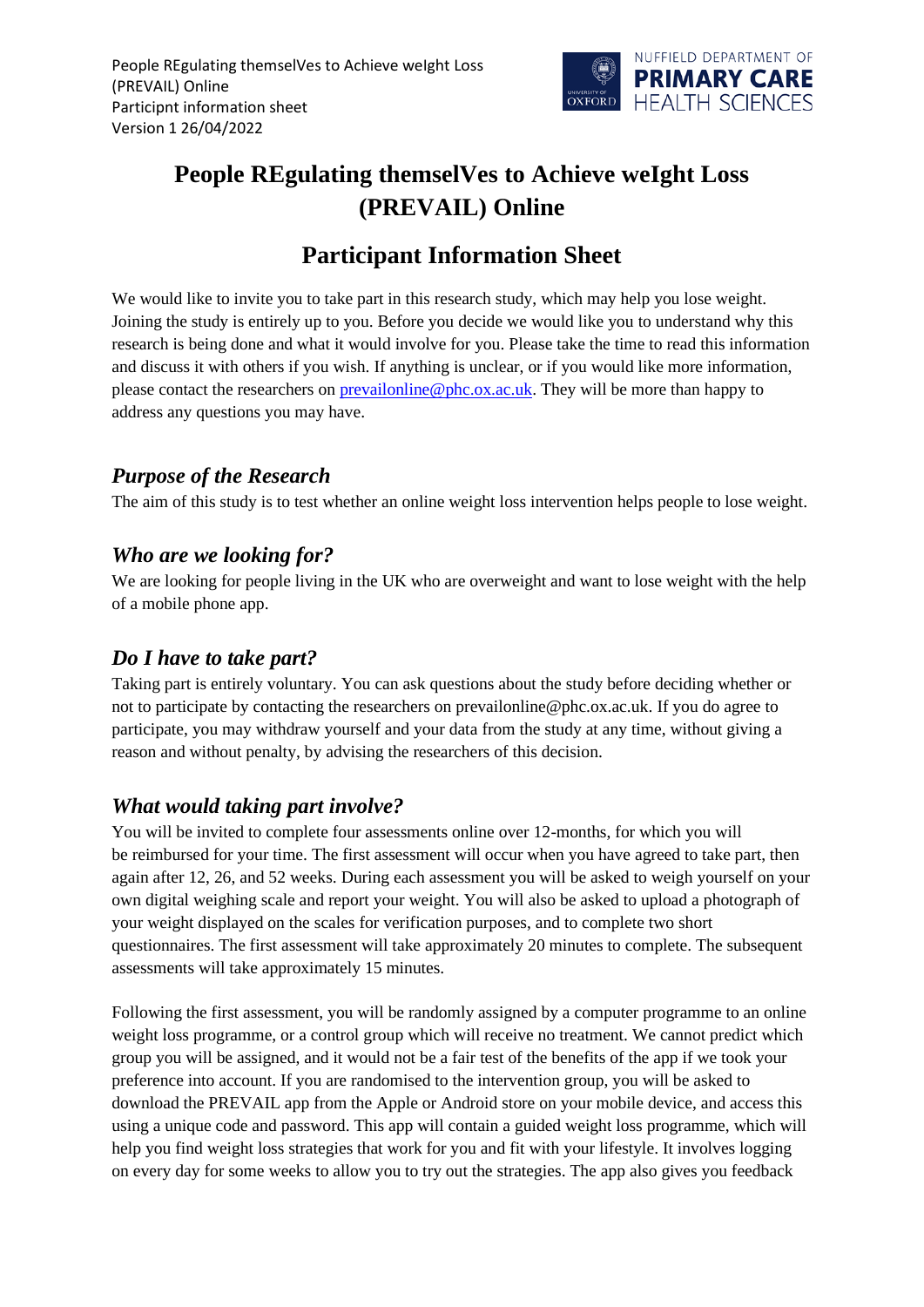People REgulating themselVes to Achieve weIght Loss (PREVAIL) Online Participnt information sheet Version 1 26/04/2022



on how you are doing and helps you build a collection of useful weight loss strategies personalised to you. Once you have found what works for you, you can move to weekly check-ins.

#### *What are the possible benefits of taking part?*

We know that this approach helps people lose more weight in the short-term than trying to lose weight without support. What we need to know is whether it works in the long-term. Half the people who take part will get access to the app. Regardless of whether this helps you personally, taking part in this research helps us learn more about the science of weight loss and this can help other people wanting to lose weight in the future.

#### *Will I be reimbursed for taking part?*

You will receive financial reimbursement for your time within the study on three occasions: when you complete the study assessments at the 12-week (£5), 26-week (£8), and 52-week (£12) follow up.

#### *What are the potential disadvantages and risks of taking part?*

There are no known risks from taking part. Some people worry that weighing oneself regularly may cause undue concern about weight and food. However, research suggests that there are no negative long-term consequences of regular weighing, but we will check this through the study.

#### *What happens if I don't want to continue with the study after I consent?*

If you change your mind, you can of course stop taking part in the study. At any time, you can request your account to be deleted on the study app, and for any data collected about you to be withdrawn.

### *How will my information be kept confidential?*

When the study is finished, your responses will be anonymised. This means it won't be possible to know that the data came from you. Any information that is collected about you during the course of the research will be kept strictly confidential. The data will be stored on a secure University server and will only be accessible to the study team.

#### *What will happen to my data?*

All data will be collected through the study specific website and app that have been developed by us in collaboration with a team of app developers. These developers been checked thoroughly by the University to make sure they follow all relevant data protection guidelines. Our website and app are hosted on secure University servers. All data will be kept confidential, accessible only to the research team.

Once all follow-up assessments are completed, we will destroy information that could identify you. The de-identified research data and records will be stored securely for up to 30 years and then deleted. Relevant members of the University of Oxford may be given access to data for monitoring and/or audit of the study to ensure that the research is complying with applicable regulations. At all times personal data collected from you will be held in compliance with the requirements of the GDPR and the Data Protection Act 2018.